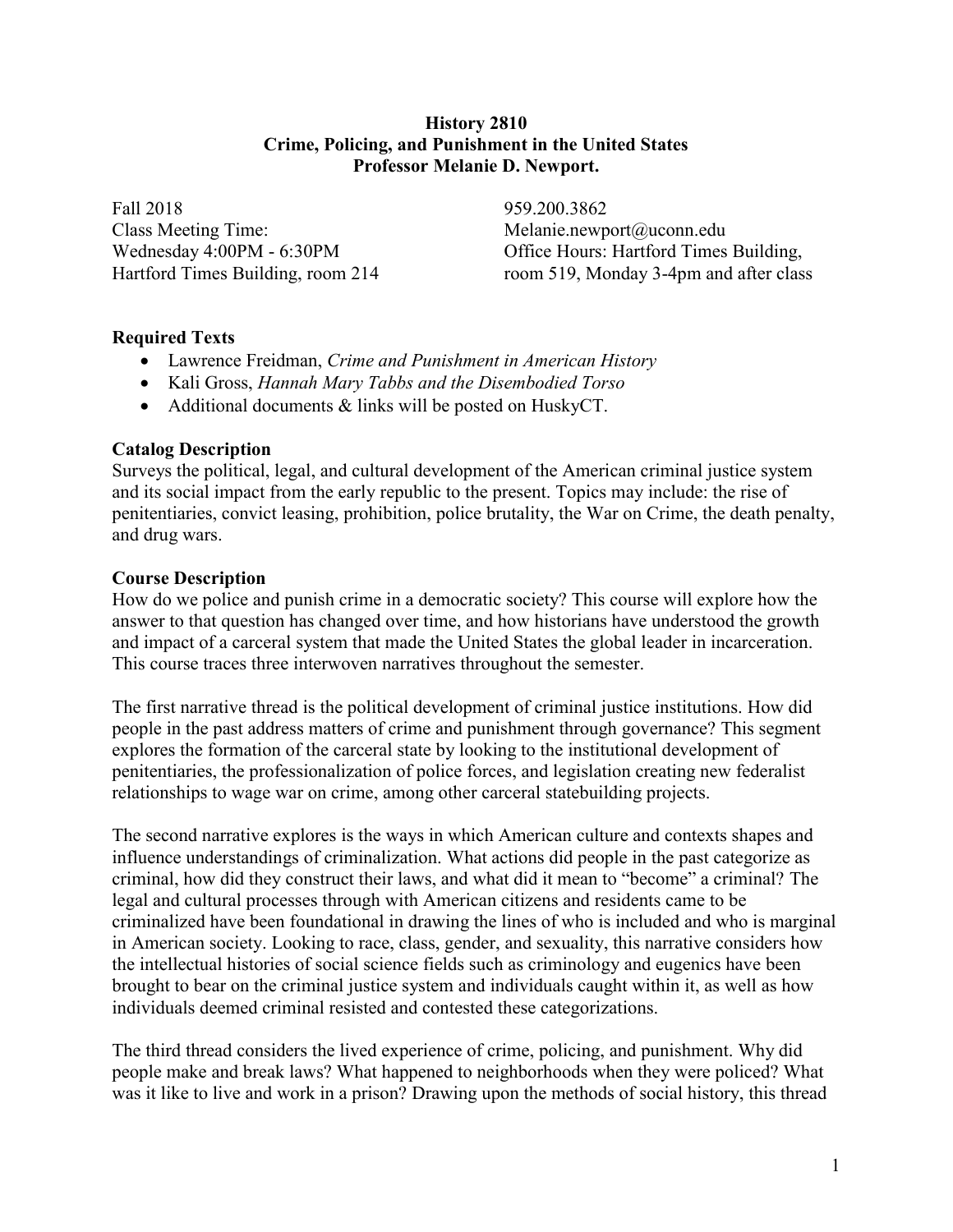considers the social worlds and relationships made in the course of crime, policing, and punishment. The choices people made about why to commit crime and the responses victims and their families made to people who have harmed them, the meanings of everyday responses to policing and punishment, and the dynamics of relationships of people within the carceral state are part of this narrative.

Through a critical exploration of histories of crime, policing, and imprisonment from Reconstruction to the present, topics of study will include police tactics and technologies, convict leasing, prisoner rights movements, juvenile delinquency, drug wars, mass incarceration, and reform and abolition movements and how these topics connect to broader histories of progressivism, urbanization, inequality, and the growth of the American state. These events will be explored through four chronologically organized units:

- 1) Building New Institutions, covering the period from the early republic to the 1890s
- 2) Progressive Innovations, covering the 1900s to the 1940s
- 3) Postwar Reforms, covering the 1950s through the 1970s
- 4) Mass Incarceration in the Recent Past, covering the 1980s to the present

## **Course Objectives**

After successfully completing this course, students will be able to:

- Locate primary and secondary sources through the library website.
- Identify transformations in the history of criminal justice in the United States from the early republic to the present.
- Relate past events to contemporary conversations about crime and criminal justice reform.
- Practice historical methods through evaluation and critique of primary sources.
- Connect primary and secondary sources to broader themes in modern American history.
- Assemble primary and secondary sources in support of arguments about the past.

### **Grade Distribution**

• Midterm Exam: 20%

• Class Preparation Notes: 25%

• Final Exam:  $30\%$ 

• Participation: 25%

*Class Preparation Notes* As this class meets just once a week, for each class you will submit notes in HuskyCT to demonstrate that you have prepared for class by doing the reading. I will provide a basic worksheet but you do not have to use it. You can use bullet points instead of full paragraphs. Feel free to include: questions you'd like to raise in class, the subject, argument, intervention, key concepts or definitions, things you liked/learned/reacted to/hated, notable evidence etc. These are graded based on completion: 100% for notes submitted before 4pm on Wednesdays that demonstrate thoughtful preparation for class; 70% for notes submitted before 4pm that demonstrate limited preparation for class; 50% for notes submitted after class; 0 for notes not submitted. A rubric will be provided in HuskyCT. The three lowest grades will be dropped (meaning, if you so choose, you can skip notes for up to three weeks).

*Midterm and Final Exams:* In historical scholarship, accuracy matters. As such, evaluation in this course requires you to demonstrate mastery over content and the ability to synthesize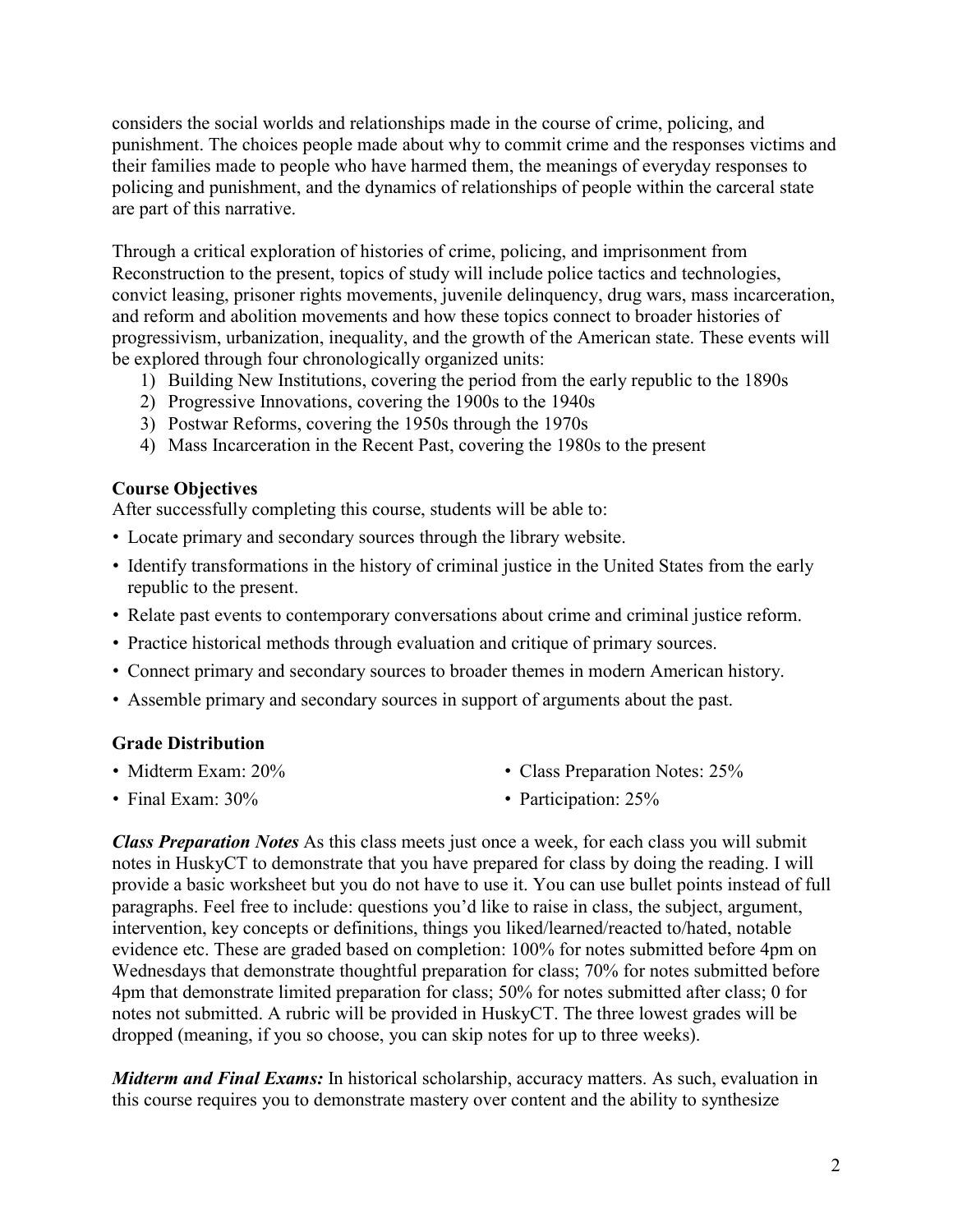primary and secondary source readings, films, and lectures. Two in-class blue book exams will ask you to answer a mix of short answer and essay questions. The best way to prepare for the tests is to do the reading, prepare for class, and attend class. Exams are closed note.

In accordance with UConn policy, students are required to be available for their final exam. If you have a conflict with this time you must obtain official permission to schedule a make-up exam with the Office of Student Support and [Advocacy](http://www.ossa.uconn.edu/) (OSSA). If permission is granted, OSSA will notify the instructor.

*Participation:* This class meets just once a week. This means we must make the most of every meeting. Participation means being engaged, not distracted by technology, contributing to discussion, asking questions, and coming to office hours if needed. Participation also includes inclass quizzes and writing exercises that will be handed in. There are no "make-ups" for in-class learning activities. A participation rubric is provided on HuskyCT.

#### **University & Course Policies:**

*Grade information:* <http://catalog.uconn.edu/academic-regulations/grade-information/>

*Grade conversion:* A 93-100, 4.0; A- 90-92, 3.7; B+ 87-89, 3.3; B 83-86, 3.0; B- 80-82, 2.7; C+ 77-79, 2.3; C 73-76, 2.0; C- 70-72, 1.7; D+ 67-69, 1.3; D 63-66, 1.0; D- 60-62, 0.7; F <60, 0.0.

*Academic integrity:* I expect that you will turn in original work. I will prepare you to act in accordance with the Guidelines for Academic Integrity at the University of Connecticut by teaching you proper methods of citation. You will contact me if you have questions before submitting assignments. **You will not plagiarize, copy, steal, cheat, lift, submit work from other classes, or fail to cite; if you do so, you will fail the course**. To learn about the onerous process accompanying "academic misconduct": [http://community.uconn.edu/the-student-code](http://community.uconn.edu/the-student-code-appendix-a/)[appendix-a/.](http://community.uconn.edu/the-student-code-appendix-a/) If you decide to cheat or plagiarize, keep in mind that you are committing to costing yourself, the professor, and a number of people across the University countless hours of their valuable time. Don't do it.

*Students with disabilities:* This course follows principles of "universal design" and should be accessible to all students. The Center for Students with [Disabilities](http://www.csd.uconn.edu/) (CSD) at UConn provides accommodations and services for qualified students with disabilities. If you have a documented disability for which you wish to request academic accommodations and have not contacted the CSD, please do so as soon as possible. The CSD is located in Wilbur Cross, Room 204 and can be reached at (860) 486-2020 or at  $csd@uconn.edu$ . Detailed information regarding the accommodations process is also available on their website at [www.csd.uconn.edu](http://www.csd.uconn.edu/)

*Academic freedom*: To quote the UConn Student Code, "The 'spirit of inquiry' lies at the heart of our community. It is the realization that the act of learning is essential to personal growth. The desire to know and the willingness to explore require the strength to resist the false promises of shortcuts and substitutes in the process of learning. The spirit of inquiry is the passion and the patience to commit oneself to a continual journey toward understanding. Incorporating the spirit of inquiry into one's life as a student is not easy. It calls for curiosity, stamina, vulnerability,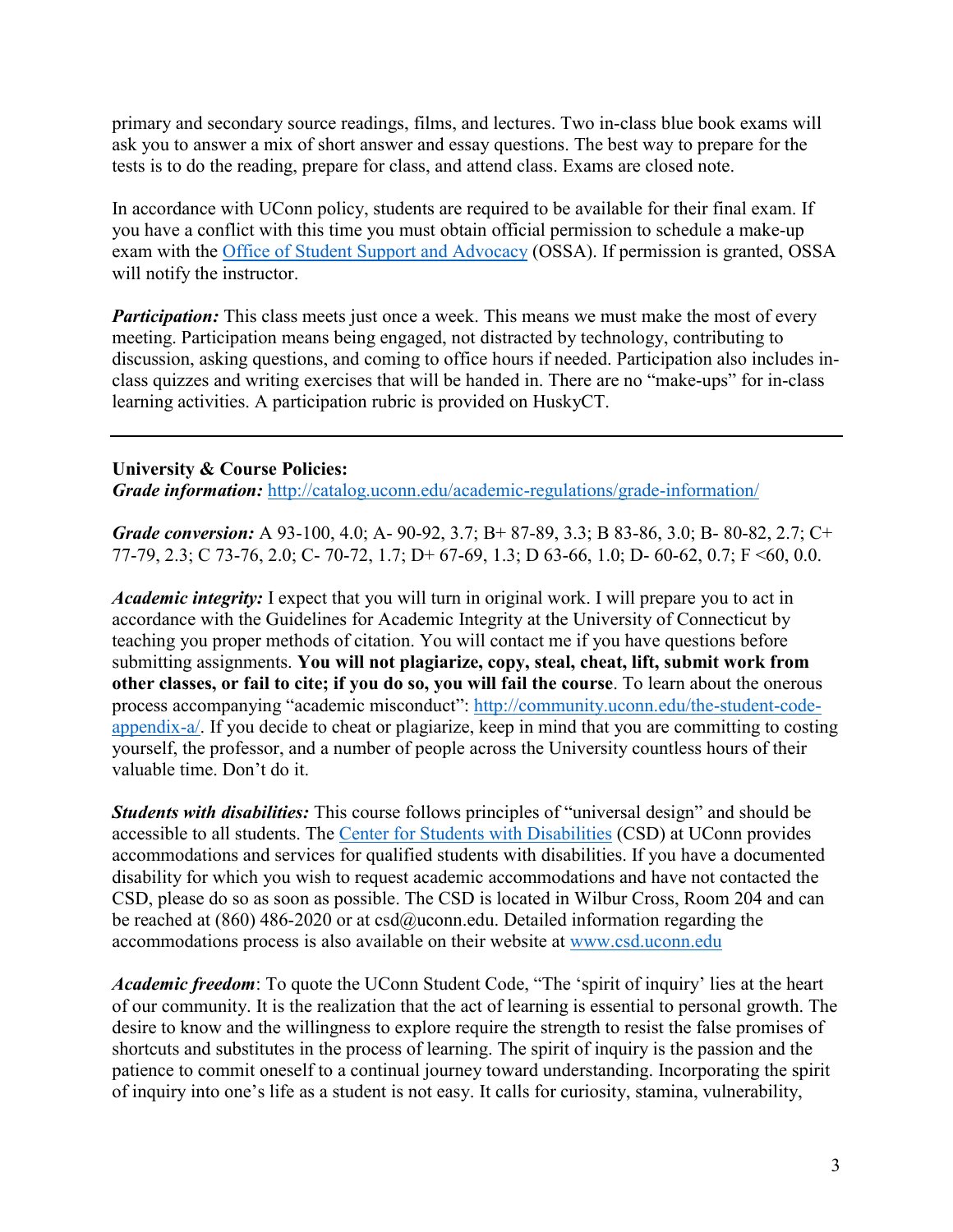honesty, grace, courage, and integrity. A student needs to look beyond comfortable assumptions in search of new perspectives and seek the very information that might change his or her mind. …The spirit of inquiry can only flourish in an environment of mutual trust and respect." <http://community.uconn.edu/the-student-code-preamble/>

*Policy Against Discrimination, Harassment and Related Interpersonal Violence:* The University is committed to maintaining an environment free of discrimination or discriminatory harassment directed toward any person or group within its community – students, employees, or visitors. Academic and professional excellence can flourish only when each member of our community is assured an atmosphere of mutual respect. All members of the University community are responsible for the maintenance of an academic and work environment in which people are free to learn and work without fear of discrimination or discriminatory harassment. In addition, inappropriate amorous relationships can undermine the University's mission when those in positions of authority abuse or appear to abuse their authority. To that end, and in accordance with federal and state law, the University prohibits discrimination and discriminatory harassment, as well as inappropriate amorous relationships, and such behavior will be met with appropriate disciplinary action, up to and including dismissal from the University. Additionally, to protect the campus community, all non-confidential University employees (including faculty) are required to report sexual assaults, intimate partner violence, and/or stalking involving a student that they witness or are told about to the Office of Institutional Equity. The University takes all reports with the utmost seriousness. Please be aware that while the information you provide will remain private, it will not be confidential and will be shared with University officials who can help. More information is available at equity.uconn.edu and [titleix.uconn.edu](http://titleix.uconn.edu/)

*Copyright:* My lectures, notes, handouts, and displays are protected by state common law and federal copyright law. They are my own original expression and I've recorded them prior or during my lecture in order to ensure that I obtain copyright protection. Students are authorized to take notes in my class; I will inform you as to whether you are authorized to record my lectures at the beginning of each semester. If you are so authorized to record my lectures, you may not copy this recording or any other material, provide copies of either to anyone else, or make a commercial use of them without prior permission from me. You may not take photographs during class.

## **Rubrics, course schedules, articles, and all other materials are posted on HuskyCT: <https://learn.uconn.edu/>**

### **Course Schedule**

### **Unit 1: BUILDING NEW INSTITUTIONS**

**Week 1: August 29** Applying Historical Methods to Carceral Histories

- Syllabus
- *Crime and Punishment,* Introduction

### **Week 2: September 5**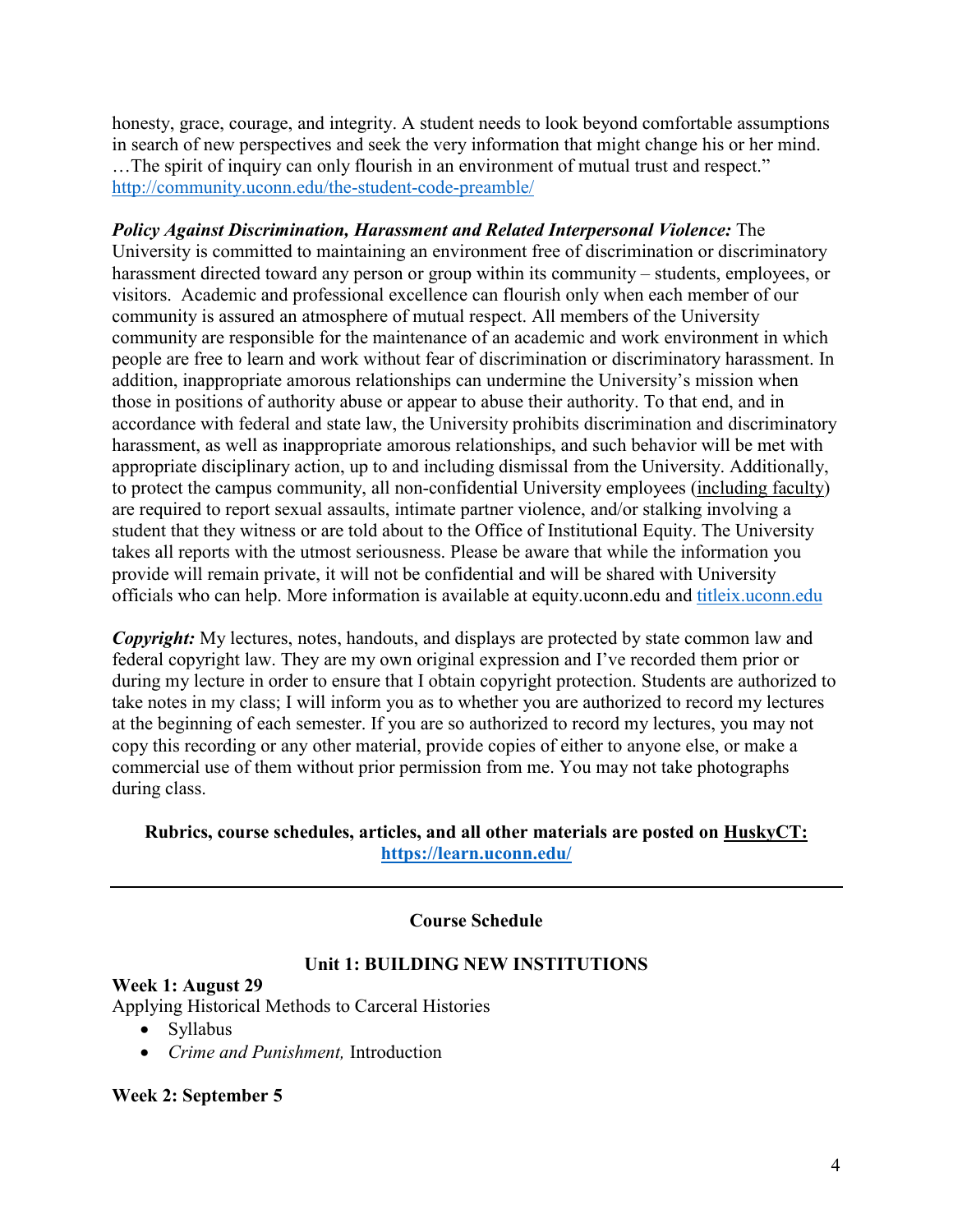Physical Punishment and Spiritual Punishment: the Rise of the Penitentiary

- Declaration of Independence
- *Crime and Punishment*, ch. 1
- Jen Manion, "Gendered Ideologies of Violence, Authority, and Racial Difference in New York State Penitentiaries, 1796-1848," *Radical History Review,* 126 (Fall, 2016).

# **Week 3: September 12**

Fugitive Slaves, Criminalized Immigrants, and Frontier Justice

*Crime and Punishment*, ch. 4, 5, 8

### **Week 4: September 19**

Convict Labor

- Excerpts from Richard Phelps, *Newgate of Connecticut: Its Origin and Early History* (1876)
- *Slavery by Another Name* (film)

### **Unit 2: PROGRESSIVE INNOVATIONS**

### **Week 5: September 26**

Professionalization and the Progressivism

- *Hannah Mary Tabbs,* ch. 1 & 2
- Mark Twain, "The Stolen White Elephant," 1882
- *Crime and Punishment,* ch. 7

### **Week 6: October 3**

Criminalization and Eugenics

- *Hannah Mary Tabbs,* ch. 3 & 4
- Miroslava Chávez-García, "Youth of Color and California's Carceral State: The Fred C. Nelles Youth Correctional Facility," *Journal of American History*, 102, no. 1 (2015): 47-60.

### **Week 7: October 10**

Institution Building: Criminal Courts and Prohibition

- *Hannah Mary Tabbs,* ch. 5 & 6
- *Crime and Punishment*, ch. 12

#### **Week 8: October 17 In-Class Midterm**

### **Unit 3: POSTWAR REFORMS**

### **Week 9: October 24**

Prison Scandals and Civil Rights

- *Report of the Committee to Investigate and Report on the Need for a Small Jail Farm in Connecticut*, 1940.
- Brian Sarnacki, "'In the Biting Stage*':* The 1955 Nebraska State Penitentiary Riots and Violent Prison Activism," *Nebraska History* (Spring 2015), 3-13.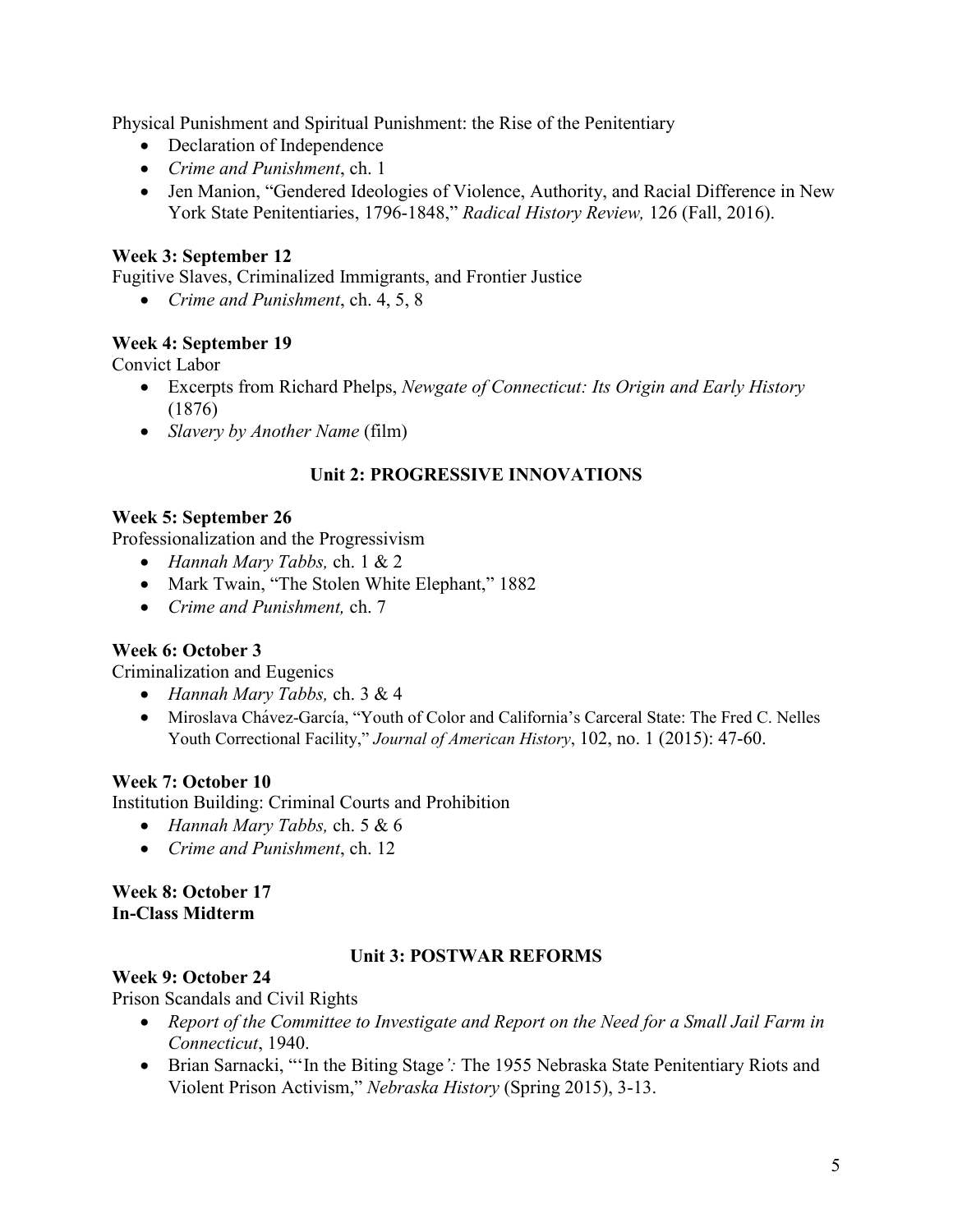• Danielle McGuire, "It Was like All of Us Had Been Raped": Sexual Violence, Community Mobilization, and the African American Freedom Struggle, *The Journal of American History* 91, No. 3 (Dec 2004)

# **Week 10: October 31**

The Rights Revolution and the Urban Crisis

- *Miranda v. Arizona* (1966)
- Jacqui Shine, "How 'You Have the Right to Remain Silent' Became the Standard Miranda Warning," <https://tinyurl.com/ydeb9omq>
- Alex Elkins, "Origins of Stop and Frisk," *Jacobin*, May 9, 2015.
- Heather Ann Thompson, "Why Mass Incarceration Matters: Rethinking Crisis, Decline, and Transformation in Postwar American History," *Journal of American History* 97. 3 (Dec 2010): 703-734.

## **OPTIONAL: November 1**

Heather Ann Thompson will be giving the Fusco Lecture at UConn-Storrs. Time/Location TBA.

## **Week 11: November 7**

We will start class in either HTB 145 or HTB 146 (TBA) from 4-5pm as the public will be joining us to hear a lecture on my book-in-progress, *Community of the Condemned: Chicago and the Transformation of the American Jail*.

Prisoner Rights

- "Attica Prison Liberation Faction, Manifesto of Demands," 1971.
- Robert T. Chase, "We Are Not Slaves: Rethinking the Rise of Carceral State through the Lens of the Prisoners' Rights Movement," *Journal of American History* 102, no. 1 (2015): 73-86.
- Regina Kunzel, "Lessons in Being Gay: Queer Encounters in Gay and Lesbian Prison Activism," *Radical History Review* no. 100 (2008), 11-37.

# **Unit 4: MASS INCARCERATION IN THE RECENT PAST**

# **Week 12: November 14**

In-Class: Screening of *Life on Parole* documentary with filmmakers

The Death Penalty and Victims Rights

- Randall McGowen, "Through the Wrong End of the Telescope: History, the Death Penalty, and the American Experience," in *America's Death Penalty.*
- *Greggs v. Georgia* (1975)
- Claudia McCormick, "Battered Women: The Last Resort," c. 1977
- *Crime and Punishment*, ch. 18

## **Week 13: November 21 NO CLASS—THANKSGIVING BREAK**

**Week 14: November 28** War on Drugs and Immigrant Detention